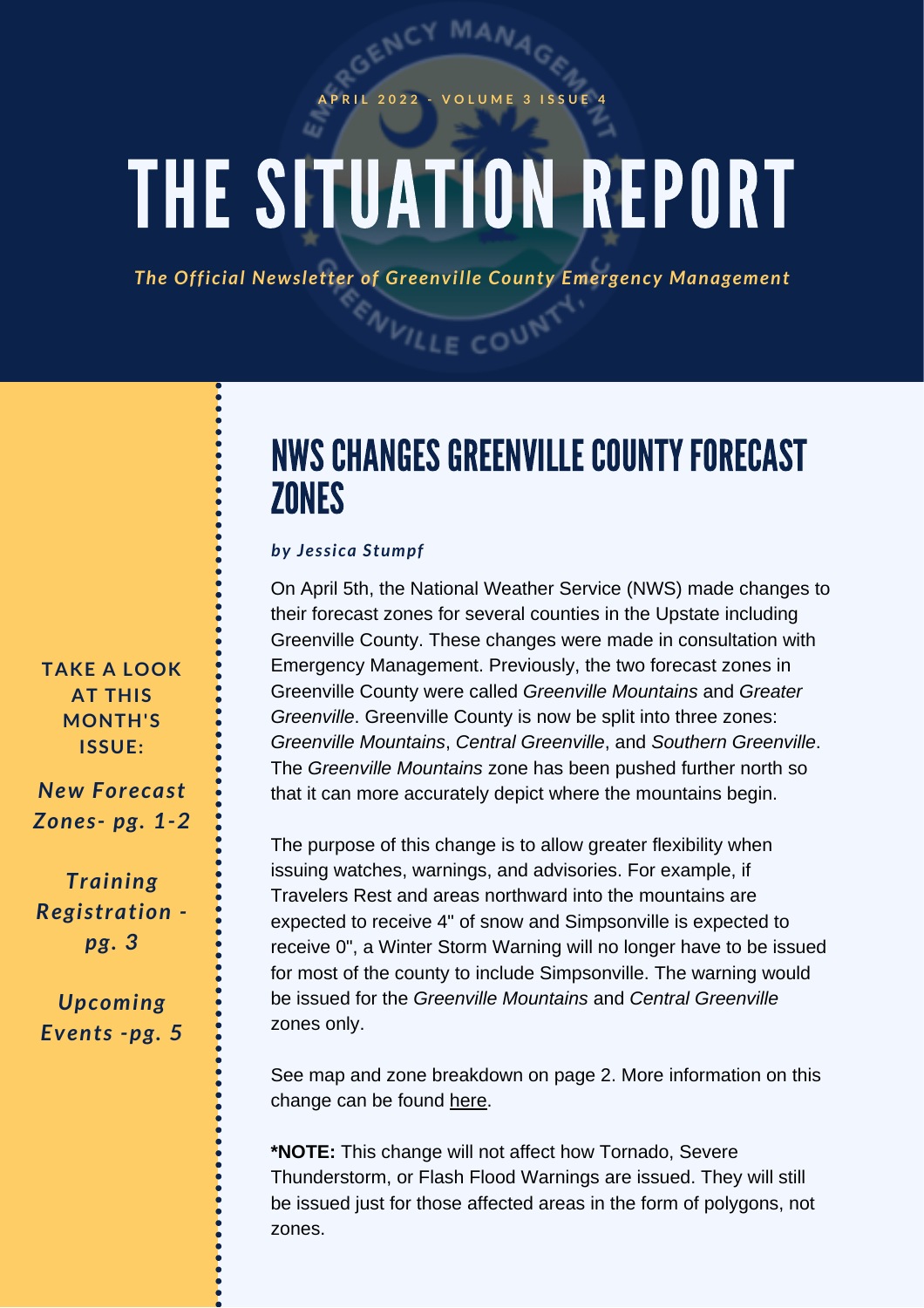

| <b>New Zone</b>             | <b>Area</b>                                                          |
|-----------------------------|----------------------------------------------------------------------|
| <b>Greenville Mountains</b> | North of Highway 11                                                  |
| <b>Central Greenville</b>   | South of Highway 11<br>North of I-85<br>*Includes City of Greenville |
| Southern Greenville         | South of I-85<br>*Does not include City of Greenville                |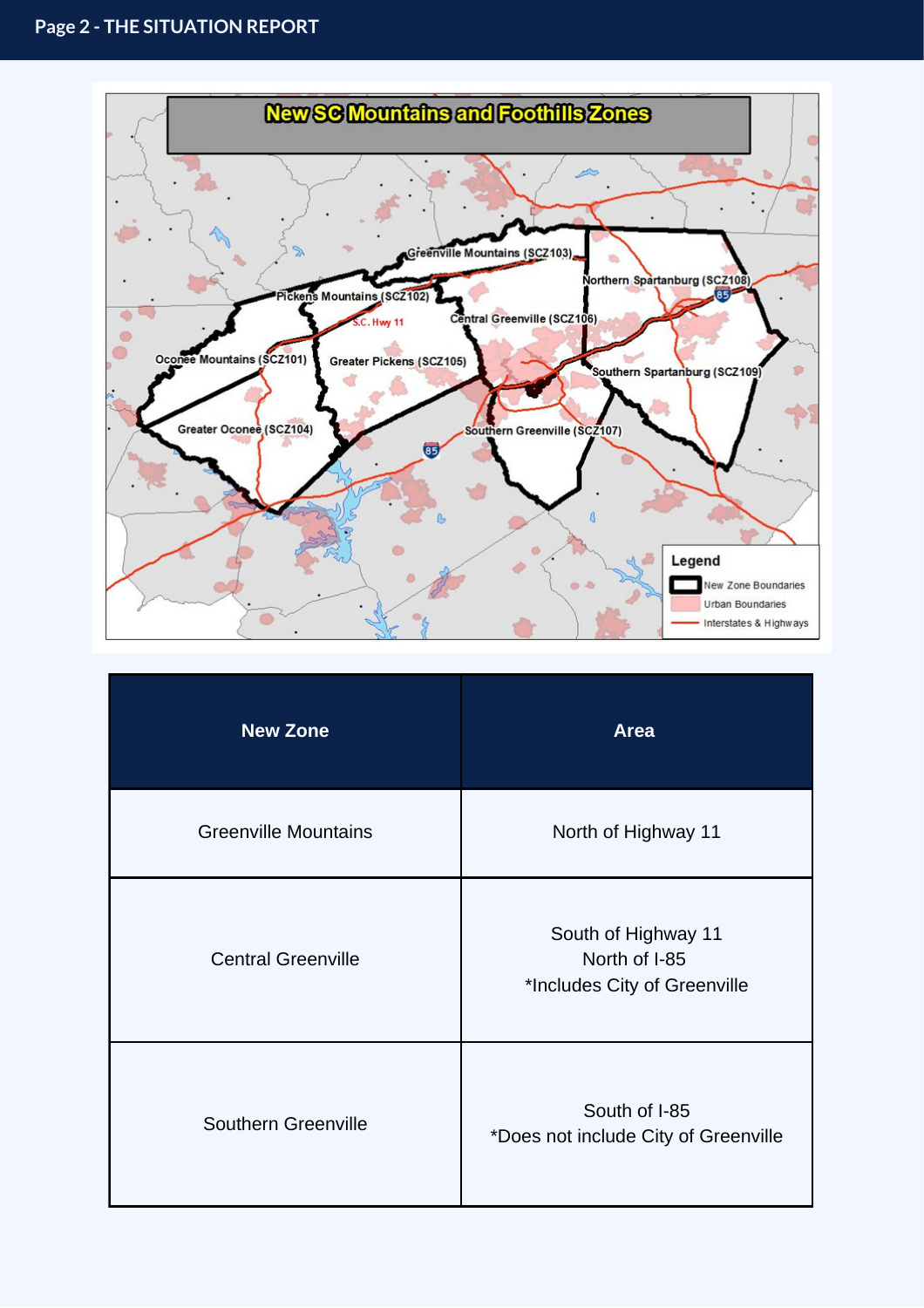## SCEMD TRAINING REGISTRATION SYSTEM: WALK-THROUGH

## *Link to Training Registration System is on page 5*

|                                                               | <b>South Carolina Emergency Management Division</b><br><b>Training Registration System</b>                                                                                                                                                                                                                                                                                               |                  |
|---------------------------------------------------------------|------------------------------------------------------------------------------------------------------------------------------------------------------------------------------------------------------------------------------------------------------------------------------------------------------------------------------------------------------------------------------------------|------------------|
|                                                               |                                                                                                                                                                                                                                                                                                                                                                                          |                  |
| Have an Account?                                              | Log In                                                                                                                                                                                                                                                                                                                                                                                   |                  |
| <b>Create Account Now</b>                                     |                                                                                                                                                                                                                                                                                                                                                                                          |                  |
| <b>Trainings &amp; Exercises</b>                              | Announcements                                                                                                                                                                                                                                                                                                                                                                            |                  |
| Register for training courses and<br>exercises.<br>» Calendar | The SCEMD Training and Exercise Section is responsible for coordinating<br>the training of emergency planners and response personnel throughout all<br>levels of government in South Carolina, as well as the developing and<br>execution of state emergency management exercises.                                                                                                       | Get Adobe Reader |
|                                                               | The courses listed on this site are available to all persons involved in<br>emergency management activities at the local, state, federal or private non-<br>profit/non-governmental organizations. There is no charge for tuition or<br>materials, and authorized students may be eligible for reimbursement of<br>lodging and per diem expenses in accordance with state fiscal policy. |                  |

Step 1 - Visit the South Carolina Emergency Management Division's Training Registration System. On the top left corner of the webpage, click on the "Create Account Now" link.

| <b>LABRET MANAGE</b><br><b>South Carolina Emergency Management Division</b><br><b>Training Registration System</b>                                                             |
|--------------------------------------------------------------------------------------------------------------------------------------------------------------------------------|
| Training, Exercise & Response Management System                                                                                                                                |
| <b>First Time Registration</b><br>Please input the required information and press Continue so that we may first check for an<br>existing account.<br>*First Name<br>*Last Name |
| *Email Address<br>Cancel<br>Continue                                                                                                                                           |

Step 2 - Fill out the "First Time Registration" information needed to ensure that you are eligible for an account.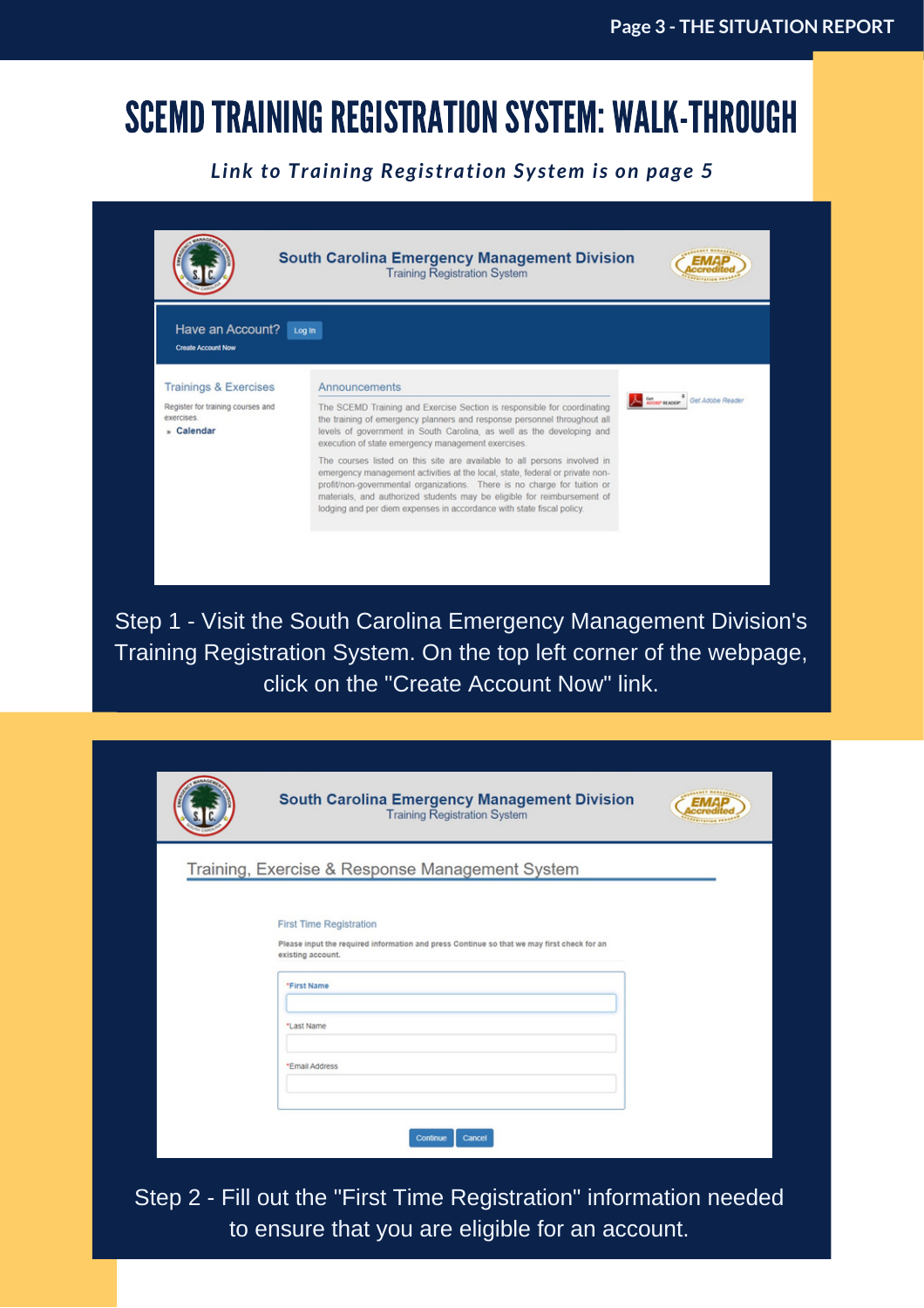## WALK-THROUGH (CONTINUED)

|                                          | <b>South Carolina Emergency Management Division</b><br><b>Training Registration System</b> |                    |                          |
|------------------------------------------|--------------------------------------------------------------------------------------------|--------------------|--------------------------|
| Bottom of Page                           |                                                                                            |                    | Help 2                   |
| <b>Personal Profile</b>                  |                                                                                            |                    |                          |
|                                          |                                                                                            |                    |                          |
| Name                                     |                                                                                            |                    |                          |
| * First Name                             | Mackenzie                                                                                  | Middle Name        |                          |
| * Last Name                              | Forgacs                                                                                    | Suffix             |                          |
| * Certificate Name                       |                                                                                            |                    |                          |
| Name as it should appear on certificates |                                                                                            |                    |                          |
| Key Identifiers used for verification    |                                                                                            |                    |                          |
| *Date of Birth                           | *Last 4 SSN/PIN                                                                            | Federal Student ID |                          |
| <b>MM/DD/YYYY</b>                        |                                                                                            |                    |                          |
| <b>Discipline/Profession</b>             |                                                                                            |                    |                          |
| * Discipline                             |                                                                                            |                    | $\overline{\phantom{a}}$ |
| Profession/Position                      |                                                                                            |                    |                          |
|                                          |                                                                                            |                    |                          |

Step 3 - Create a "Personal Profile". Include your professional title, address, contact information, and security information.

| Agency                |                                                                                                                                                                   |                                  | Offered By                                                                                                 |            |          | County Location                |   |
|-----------------------|-------------------------------------------------------------------------------------------------------------------------------------------------------------------|----------------------------------|------------------------------------------------------------------------------------------------------------|------------|----------|--------------------------------|---|
|                       |                                                                                                                                                                   |                                  | v                                                                                                          |            | v        |                                | v |
| Month                 |                                                                                                                                                                   | Type of Event                    | Emergency Support Function                                                                                 |            |          | Functional Area                |   |
| Sep-2021              | v                                                                                                                                                                 |                                  | v                                                                                                          |            | v        |                                | v |
| Title                 |                                                                                                                                                                   |                                  |                                                                                                            | Order By   |          |                                |   |
|                       | Search by full or partial title                                                                                                                                   |                                  |                                                                                                            | Start Date | v        | <b>Find Offerings</b><br>Clear |   |
| <b>Start</b>          | Event                                                                                                                                                             |                                  |                                                                                                            |            |          | Location                       |   |
| Sep 8<br>Wed<br>2021  | Time: 0800-1200                                                                                                                                                   | Location: Virtual, West Columbia | Incident Command Systems Forms Review (MGT347)<br>Offered by: South Carolina Emergency Management Division |            |          | Lexington                      |   |
| Sep 8<br>Wed<br>2021  | Incident Command Systems Forms Review (MGT347)<br>Offered by: South Carolina Emergency Management Division<br>Location: Virtual, West Columbia<br>Time: 1300-1700 |                                  | Lexington                                                                                                  |            |          |                                |   |
| Sep 29<br>Wed<br>2021 | Damage Assessment Training (DAT)<br>Offered by: South Carolina Emergency Management Division<br>Location: Walterboro VIRTUAL, Walterboro<br>Time: 1000-1200       |                                  |                                                                                                            |            | Colleton |                                |   |
| Sep 29<br>Wed<br>2021 | Disaster Assistance Workshop (DAW)<br>Offered by: South Carolina Emergency Management Division<br>Location: Walterboro VIRTUAL, Walterboro<br>Time: 1300-1500     |                                  |                                                                                                            |            |          | Colleton                       |   |

Step 4 - Once your account has been approved, you can navigate the Training Registration System Calendar to view and register for upcoming trainings around South Carolina.